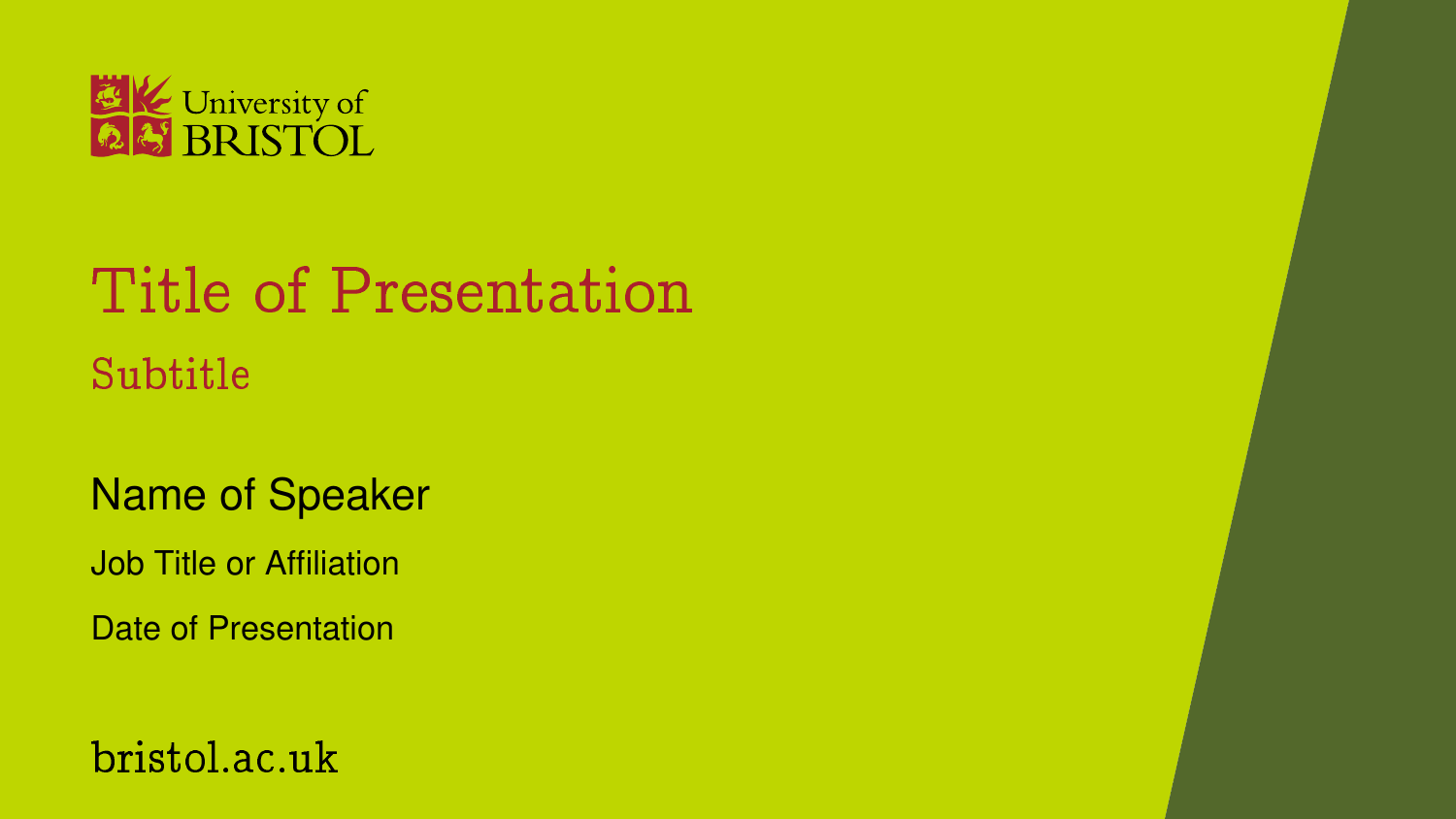### Slide title

Lorem ipsum dolor sit amet, consectetur adipisicing elit, sed do eiusmod tempor incididunt ut labore et dolore magna aliqua. Ut enim ad minim veniam, quis nostrud exercitation ullamco laboris nisi ut aliquip ex ea commodo consequat. Duis aute irure dolor in reprebhenderit in voluptate velit esse cillum dolore eu fugiat nulla pariatur. Excepteur sint occaecat cupidatat non proident, sunt in culpa qui officia deserunt mollit anim id est laborum.

$$
\int_{-\infty}^{\infty} \mathrm{e}^{-x^2} \mathrm{d}x
$$

Lorem ipsum dolor sit amet, consectetur adipisicing elit, sed do eiusmod tempor incididunt ut labore et dolore magna aliqua.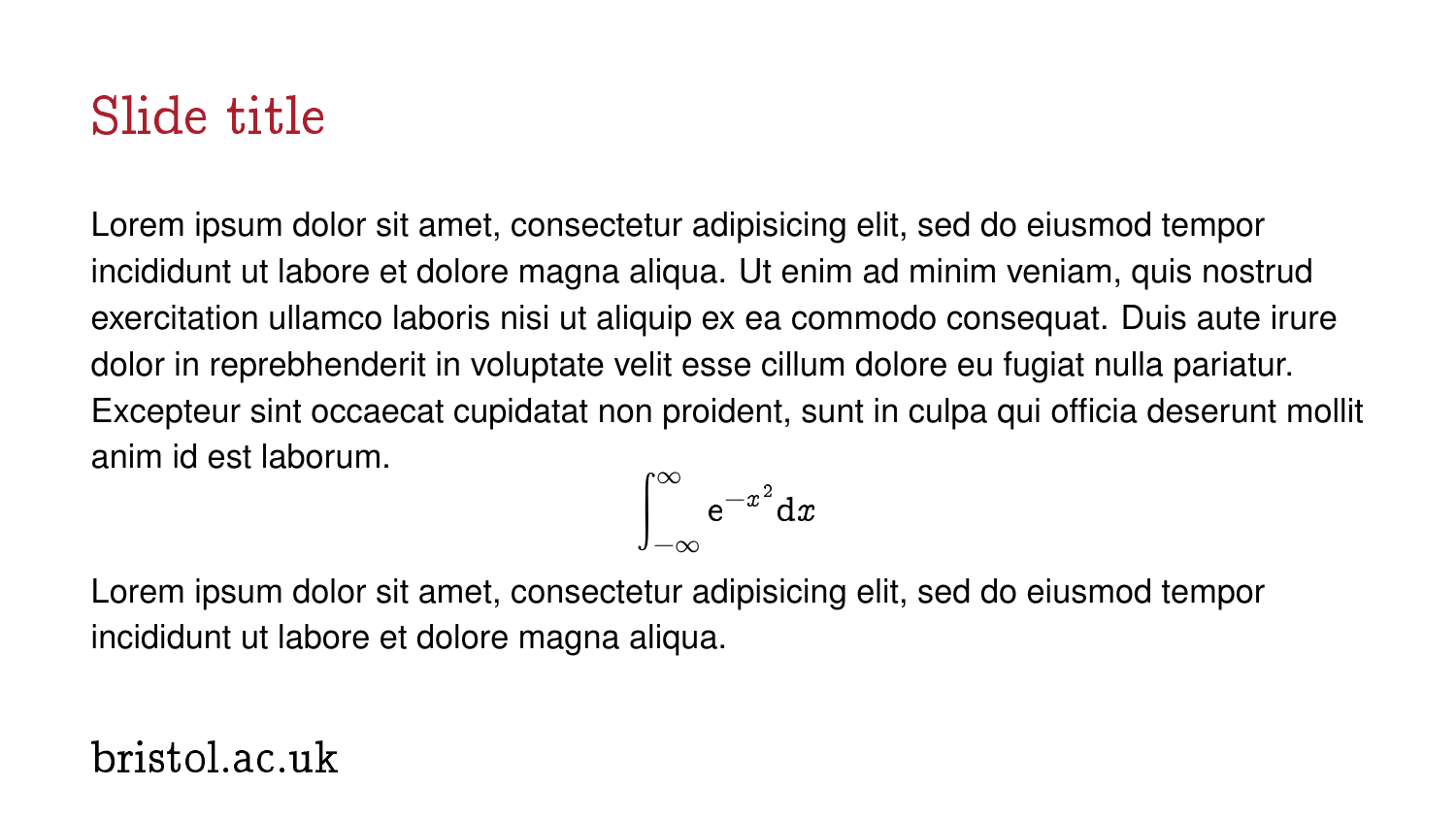This is a slide with no title but with something important on it. . .

#### A block

Lorem ipsum dolor sit amet, consectetur adipisicing elit, sed do eiusmod tempor incididunt ut labore et dolore magna aliqua. Ut enim ad minim veniam, quis nostrud exercitation ullamco laboris nisi ut aliquip ex ea commodo consequat.

#### Theorem (My theorem)

*Lorem ipsum dolor sit amet, consectetur adipisicing elit, sed do eiusmod tempor incididunt ut labore et dolore magna aliqua. Ut enim ad minim veniam, quis nostrud exercitation ullamco laboris nisi ut aliquip ex ea commodo consequat.*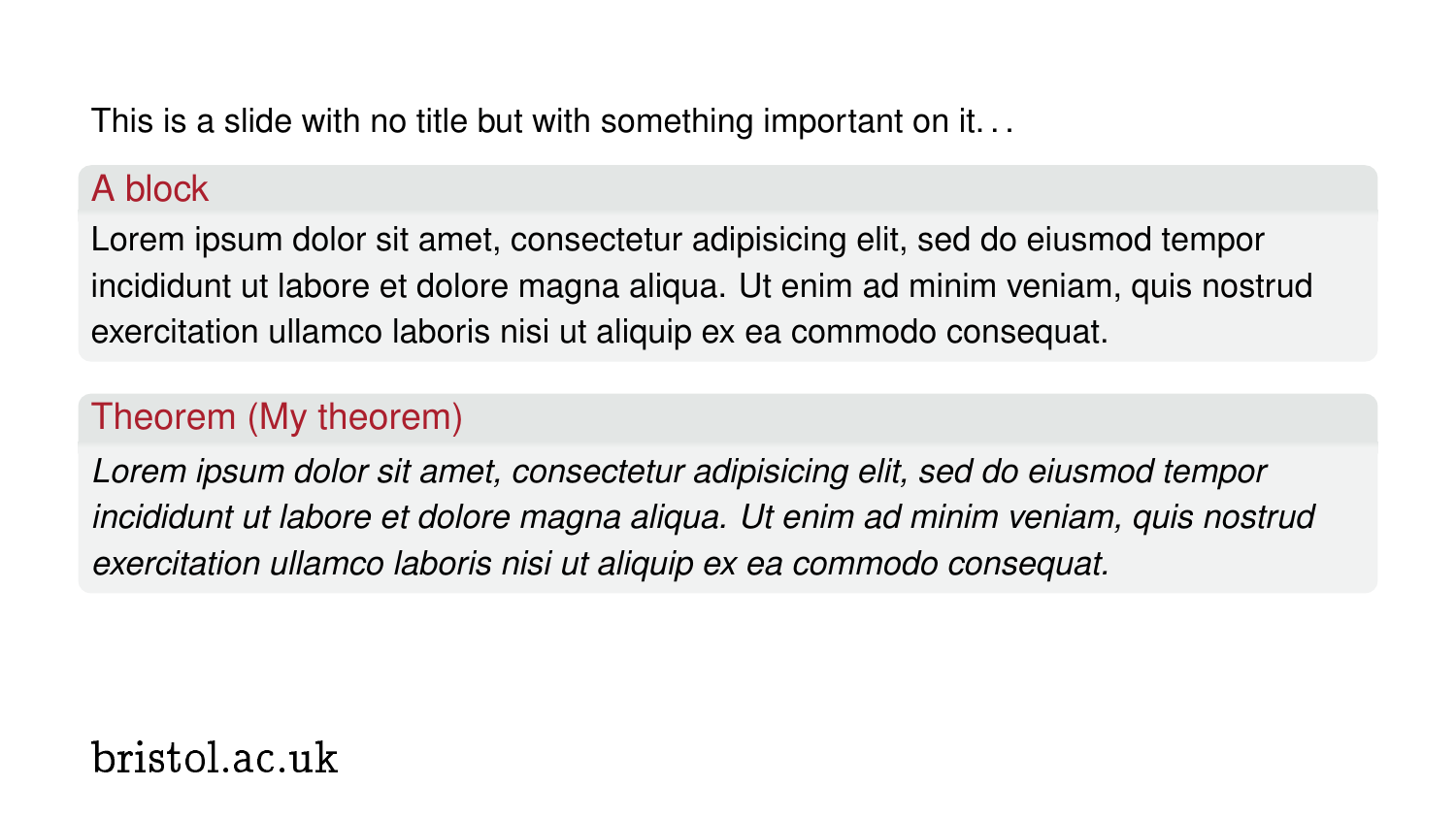A plain slide that might be useful for displaying large figures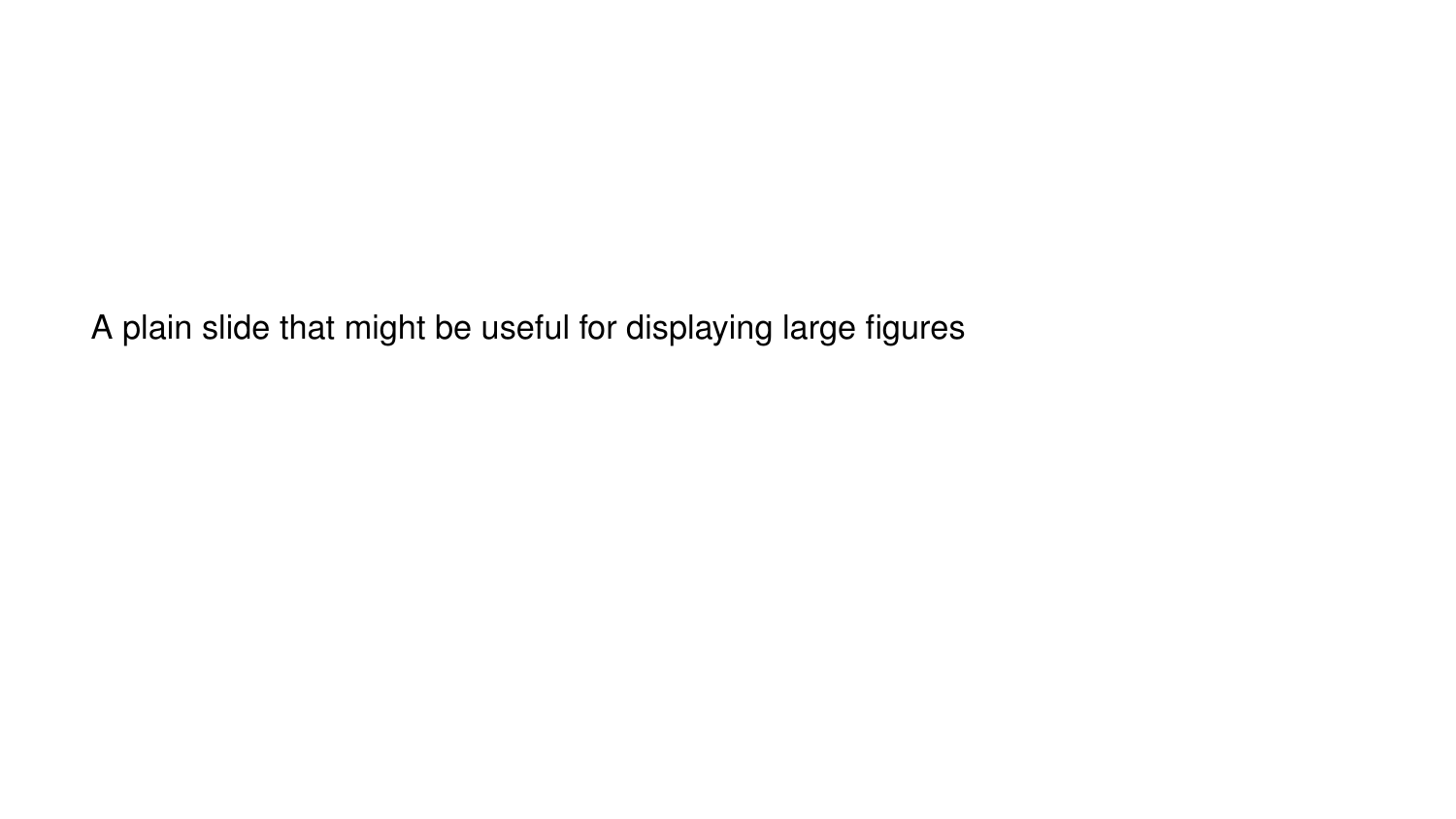Use a better quality image though...

 $\kappa$  These will get revealed one by one



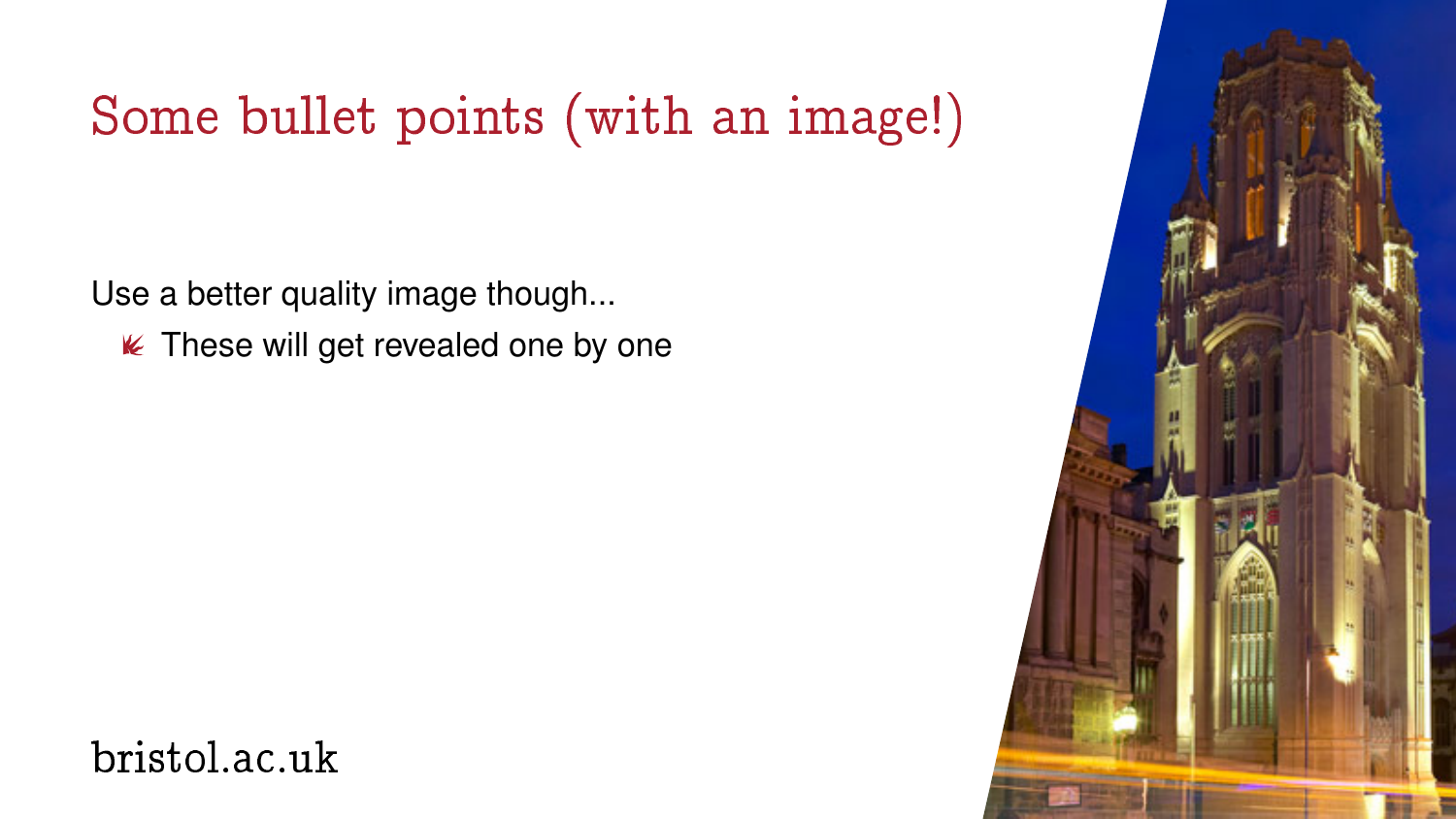Use a better quality image though...

- $\kappa$  These will get revealed one by one
	- $\blacktriangleright$  Indented bullets

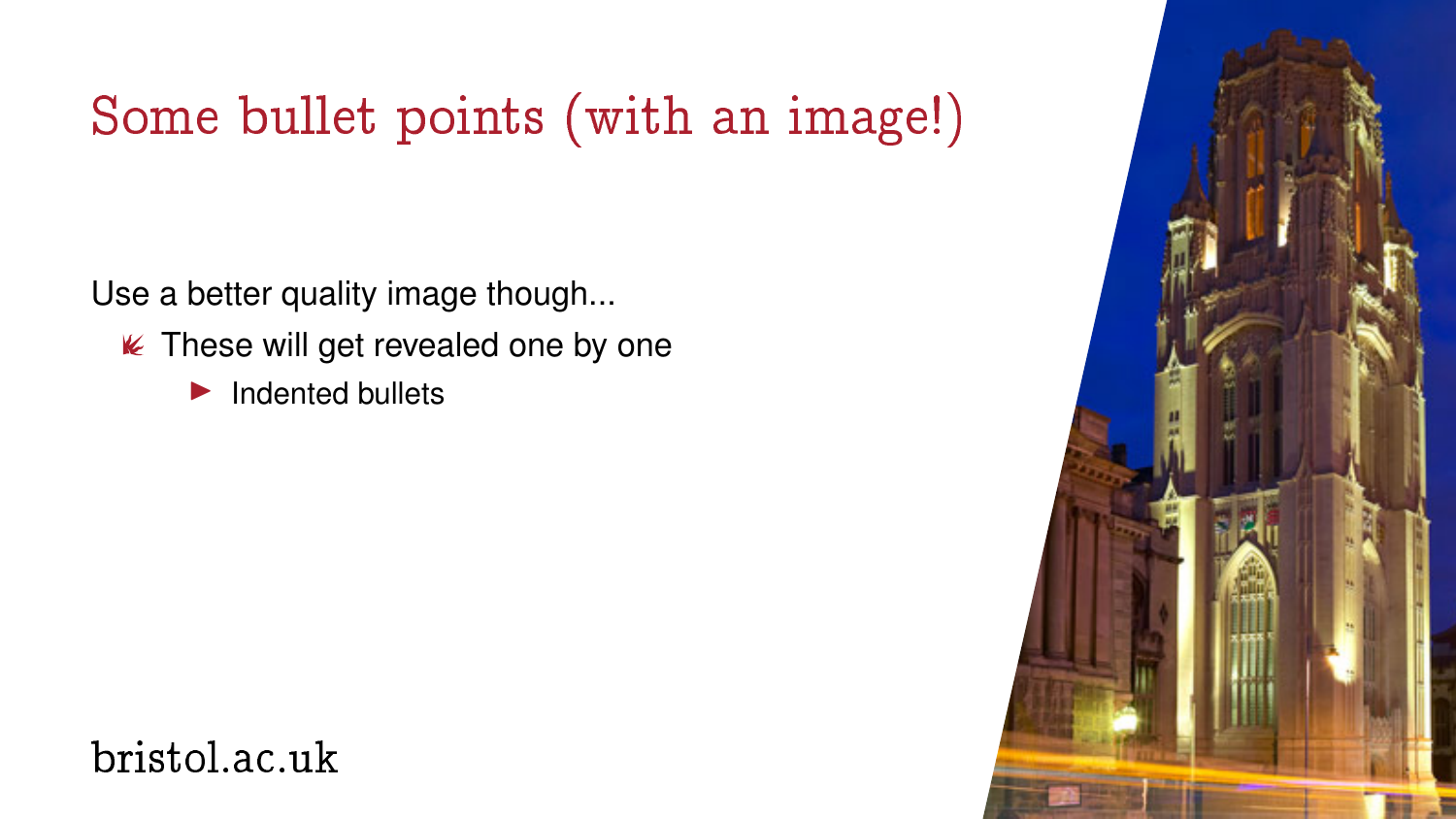Use a better quality image though...

- $\kappa$  These will get revealed one by one
	- ▶ Indented bullets
	- ▶ Some more indented bullets

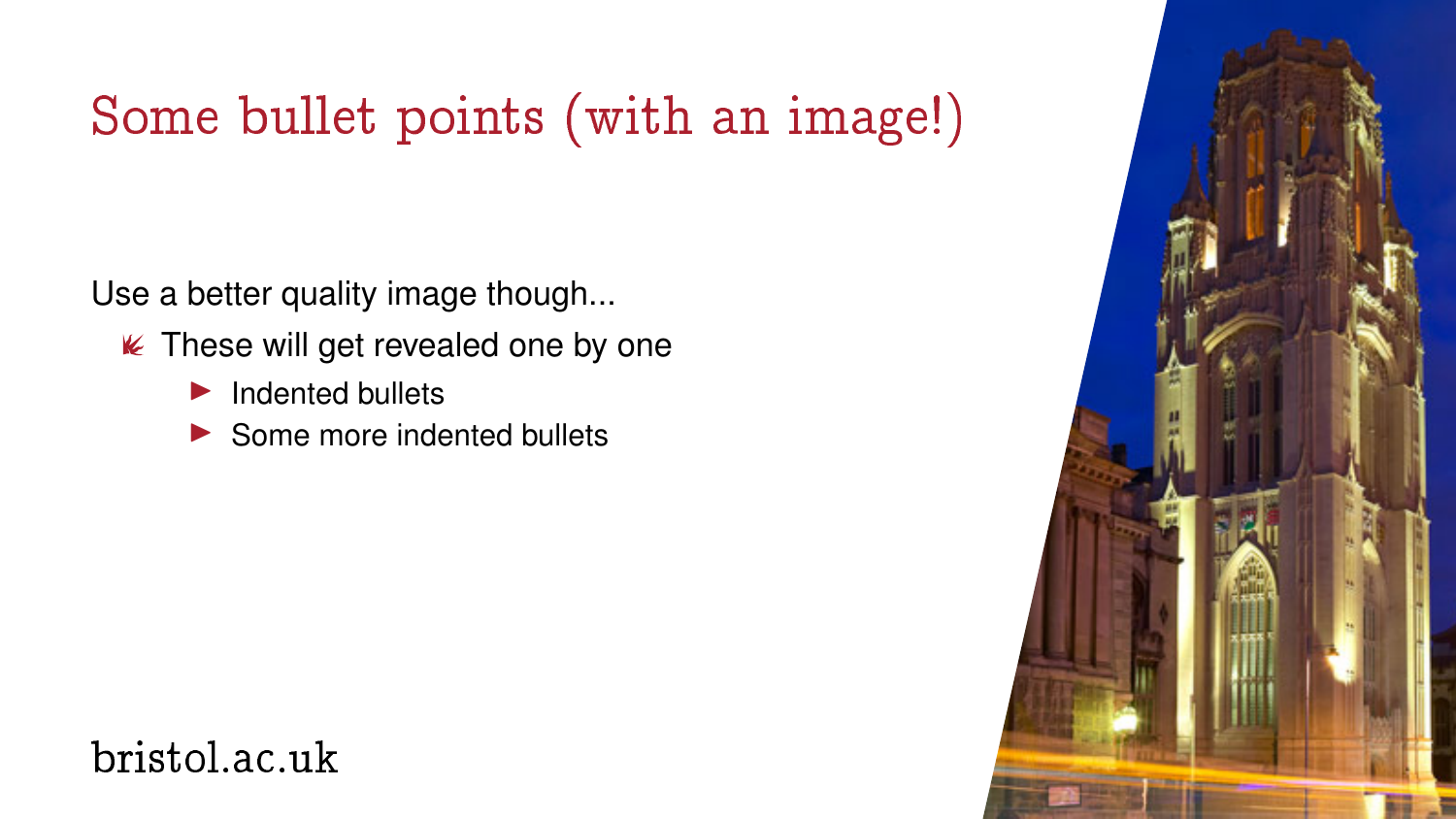Use a better quality image though...

- $\kappa$  These will get revealed one by one
	- ▶ Indented bullets
	- ▶ Some more indented bullets
- Another bullet point

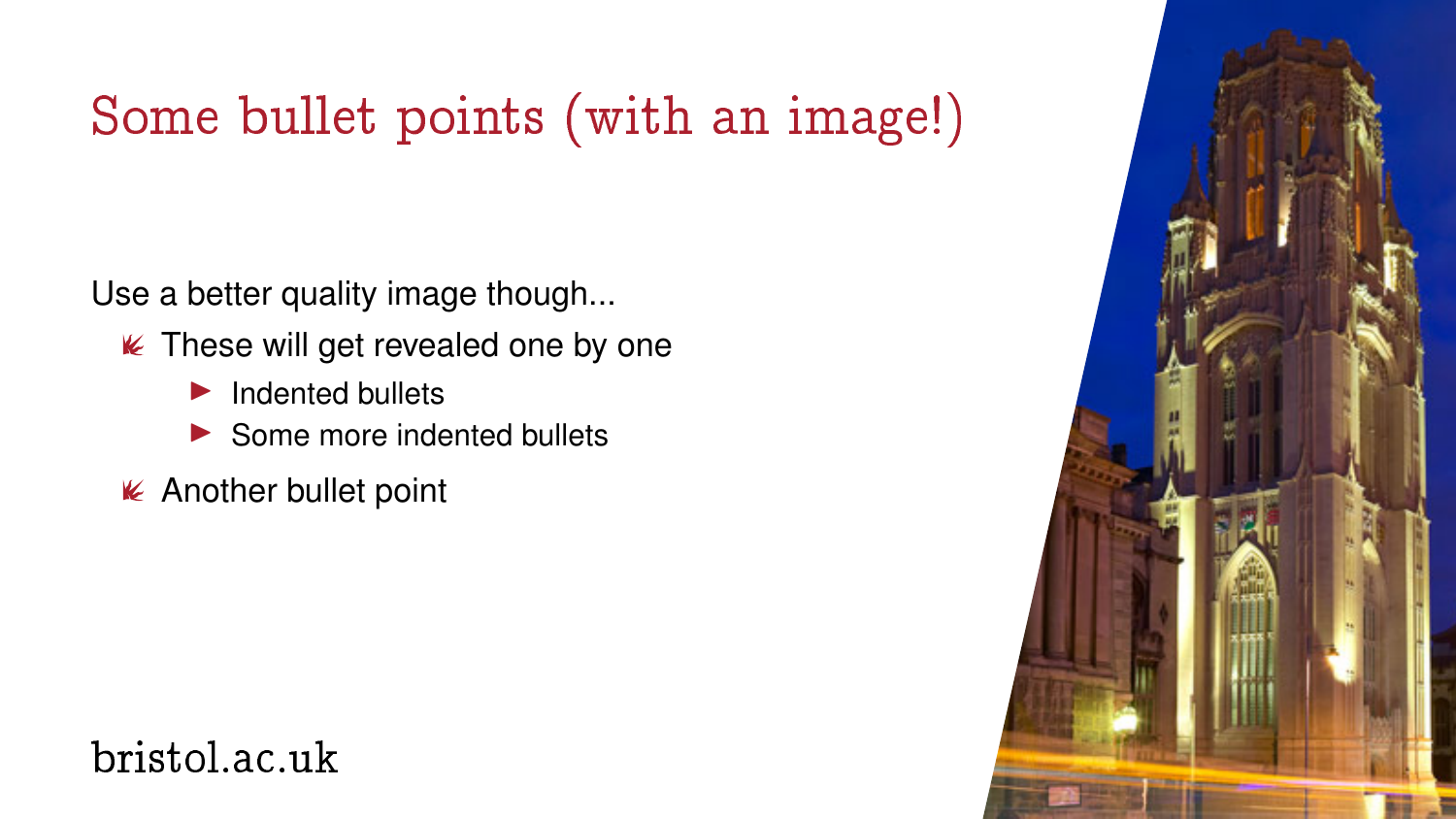Use a better quality image though...

- $\kappa$  These will get revealed one by one
	- ▶ Indented bullets
	- ▶ Some more indented bullets
- Another bullet point
- $\mathbb K$  Yet another bullet point